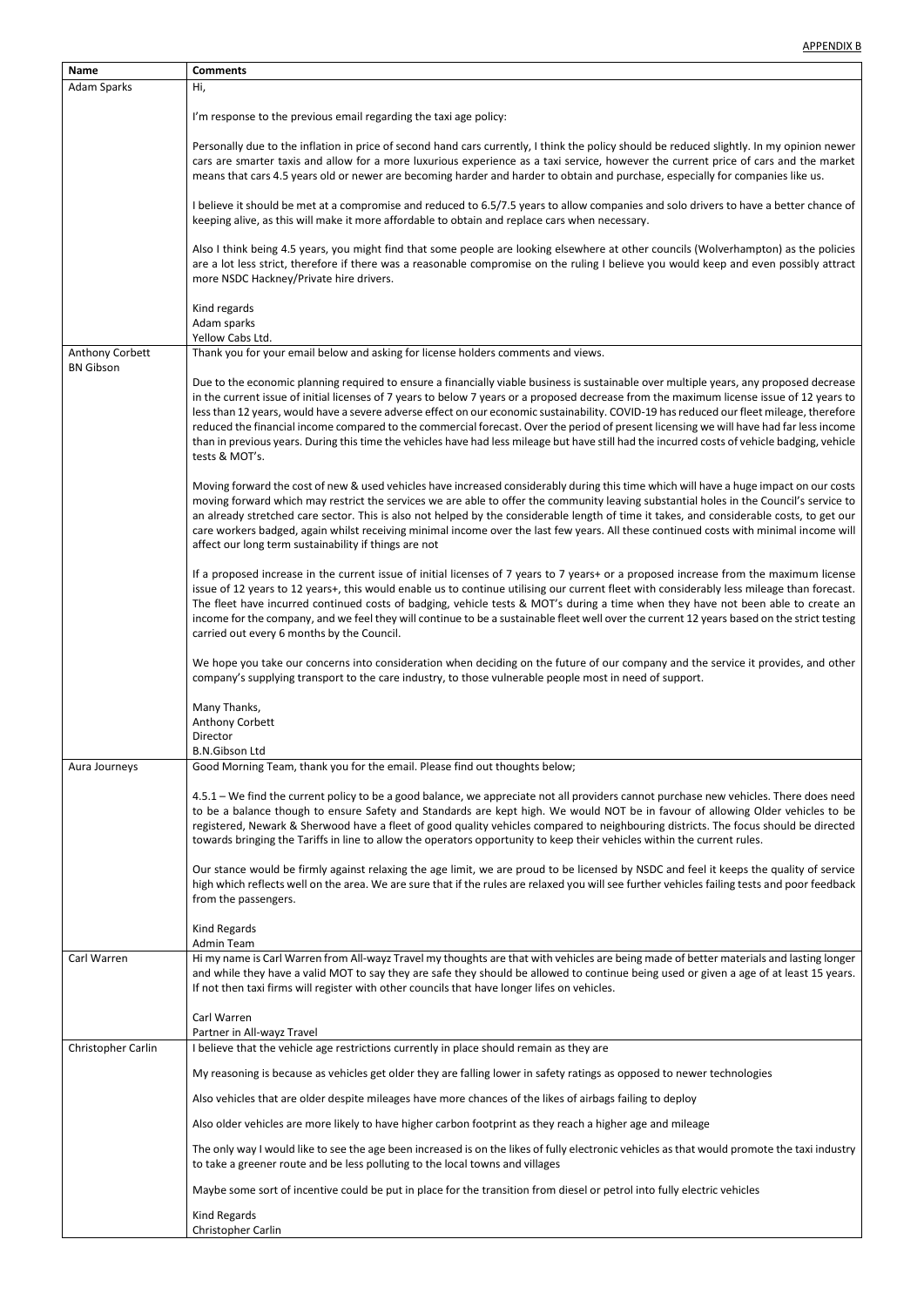| <b>Name</b>         | <b>Comments</b>                                                                                                                                                                                                                                                       |
|---------------------|-----------------------------------------------------------------------------------------------------------------------------------------------------------------------------------------------------------------------------------------------------------------------|
| Christopher Carlin  | Hi Nicola/Anna                                                                                                                                                                                                                                                        |
| additional comments |                                                                                                                                                                                                                                                                       |
|                     | One other thing I believe should be brought to attention is another small increase in the tariffs to go with the current and upcoming<br>inflation as fuel has drastically increased since the last rise and it has been just over 2 years already since the last one |
|                     | I have also had my insurance renewals come through which has also seen a 20% increase and my dad has just had his too which is a 22%<br>increase                                                                                                                      |
|                     | Also cost of Tyres have increased by 15% compared to last year                                                                                                                                                                                                        |
|                     | I only mention these as we really don't want to go 10 years plus like last time before the rates are reviewed                                                                                                                                                         |
|                     | Kind Regards<br>Christopher Carlin                                                                                                                                                                                                                                    |
| Damian Bull         | Hi In my opinion I think the standard vehicles should be extended to 10 years because the quality of the cause as got better. As long as                                                                                                                              |
|                     | they pass a current mot and and are clean and acceptable inside. And as for when you can Licence a vehicle I don't think there should                                                                                                                                 |
|                     | be an age at all until they are 9 years old obviously as long as they are clean and presentable and pass current mot. I feel this would                                                                                                                               |
|                     | definitely help small businesses like myself expand without a great expense                                                                                                                                                                                           |
|                     |                                                                                                                                                                                                                                                                       |
|                     | Many thanks                                                                                                                                                                                                                                                           |
|                     | Damien                                                                                                                                                                                                                                                                |
| Damian Carlin       | Good afternoon,                                                                                                                                                                                                                                                       |
|                     |                                                                                                                                                                                                                                                                       |
|                     | I believe it would be in the best interest with inflation in particular the price market for vehicles going up so high recently to allow new<br>vehicles to be plated at under 5 years old of first registration not under 4 years of first registration.             |
|                     | To put this into perspective my vehicle is now valued £5500 more than when I bought it in December 2020 even with the current mileage.                                                                                                                                |
|                     | As far as the age limit requirements, I believe with the 6 month inspections if the car is road worthy and still looks presentable then                                                                                                                               |
|                     | extending the age limit by an extra year or possibly 2 years would also be advantageous and I think the majority would still renew there                                                                                                                              |
|                     | vehicles within the original 8 year age limit anyway.                                                                                                                                                                                                                 |
|                     |                                                                                                                                                                                                                                                                       |
|                     | I hope this helps you come to a conclusion in your assessments.                                                                                                                                                                                                       |
|                     | Kind regards                                                                                                                                                                                                                                                          |
|                     | Damian Carlin                                                                                                                                                                                                                                                         |
| <b>Florin Cocut</b> | Dear all                                                                                                                                                                                                                                                              |
|                     |                                                                                                                                                                                                                                                                       |
|                     | My name is Florin Cocut, independent taxi driver in NSDC and as I stated in the questionnaire I think the age of the licence cars it should                                                                                                                           |
|                     | change 5 years old at first license and no longer than 10 years old. We all know that the NSDC want to keep a decent taxi fleet but the                                                                                                                               |
|                     | amount of the private hire cars licences in different councils  they are older than 12 years(DG CARS)Another reason to extend this is                                                                                                                                 |
|                     | that most of the taxi drivers invested a lot in buying not decent but nearly new car and we can run them even more than 10 years. On                                                                                                                                  |
|                     | the top of this we had COVID around and car prices went up a lot.For example if a good car cost 15000£ 5 years ago now cost 20000£.                                                                                                                                   |
|                     | I hope you will consider all my motives for changing the age of the cars license in NSDC                                                                                                                                                                              |
|                     | Thank you                                                                                                                                                                                                                                                             |
|                     | <b>Florin Cocut</b>                                                                                                                                                                                                                                                   |
| Florin Zoltan       | Newark & Sherwood District Council, should give us a chance to keep taxi jobs as business for us as well, not only for customers, cars<br>retailers, insurances companies and mechanics, and licences!!!                                                              |
|                     | Any car should be allowed to provide taxi services with an no older then 10 years old when apply for renewal rule! If the car is in good                                                                                                                              |
|                     | and safety condition by passing the MOT test. 2 years will give us as taxi drivers or companies to survive and to save money for the new                                                                                                                              |
|                     | cars. And 5 years old sounds good enough for first application fir taxi licence!!                                                                                                                                                                                     |
|                     |                                                                                                                                                                                                                                                                       |
|                     | Not many taxi drivers would still be able when finaly the monthly instalments for their taxis are at the end and their cars cannot be sells                                                                                                                           |
|                     | at the right price because if mileage, to get in to a new payment plan for a new car because if age.                                                                                                                                                                  |
|                     |                                                                                                                                                                                                                                                                       |
|                     | Please keep in your mind, that our taxis are well maintained with new parts for sure. And this maintenance it cost money on the top of                                                                                                                                |
|                     | licence fee, insurance, MOT, fuel and monthly instalments for car finances!!!                                                                                                                                                                                         |
|                     |                                                                                                                                                                                                                                                                       |
|                     | I really hope that you understand my point of view, and you will take in consideration!!                                                                                                                                                                              |
|                     | Thank you                                                                                                                                                                                                                                                             |
| Gniewomir Deba      | Florin Zoltan                                                                                                                                                                                                                                                         |
|                     | Good afternoon                                                                                                                                                                                                                                                        |
|                     | Regarding taxi age policy I think it should be 5 years on start and no more than 10 year old when taking off license. As prices of cars are                                                                                                                           |
|                     | very high same as cost of running and wear & tear it's really hard to change cars to often also recent demand for taxis is low and prices                                                                                                                             |
|                     | are so low as well that is really hard to save enough money to buy new car. If average taxi driver will take finance for 5 years and car at                                                                                                                           |
|                     | purchase was 3-4 year old (to expensive to buy new one even on finance) that's mean car will have 8-9 year old when finance paid off                                                                                                                                  |
|                     | taking new car again on finance that's mean taxi driver never get out of finance if age would be extended that would give 1-2 years break                                                                                                                             |
|                     | of finance. That's my thoughts hopefully you'll consider that sample as there is more I could give.                                                                                                                                                                   |
|                     |                                                                                                                                                                                                                                                                       |
|                     | Thank You                                                                                                                                                                                                                                                             |
|                     | Kind Regards                                                                                                                                                                                                                                                          |
|                     | Gee-Gxpress Cars                                                                                                                                                                                                                                                      |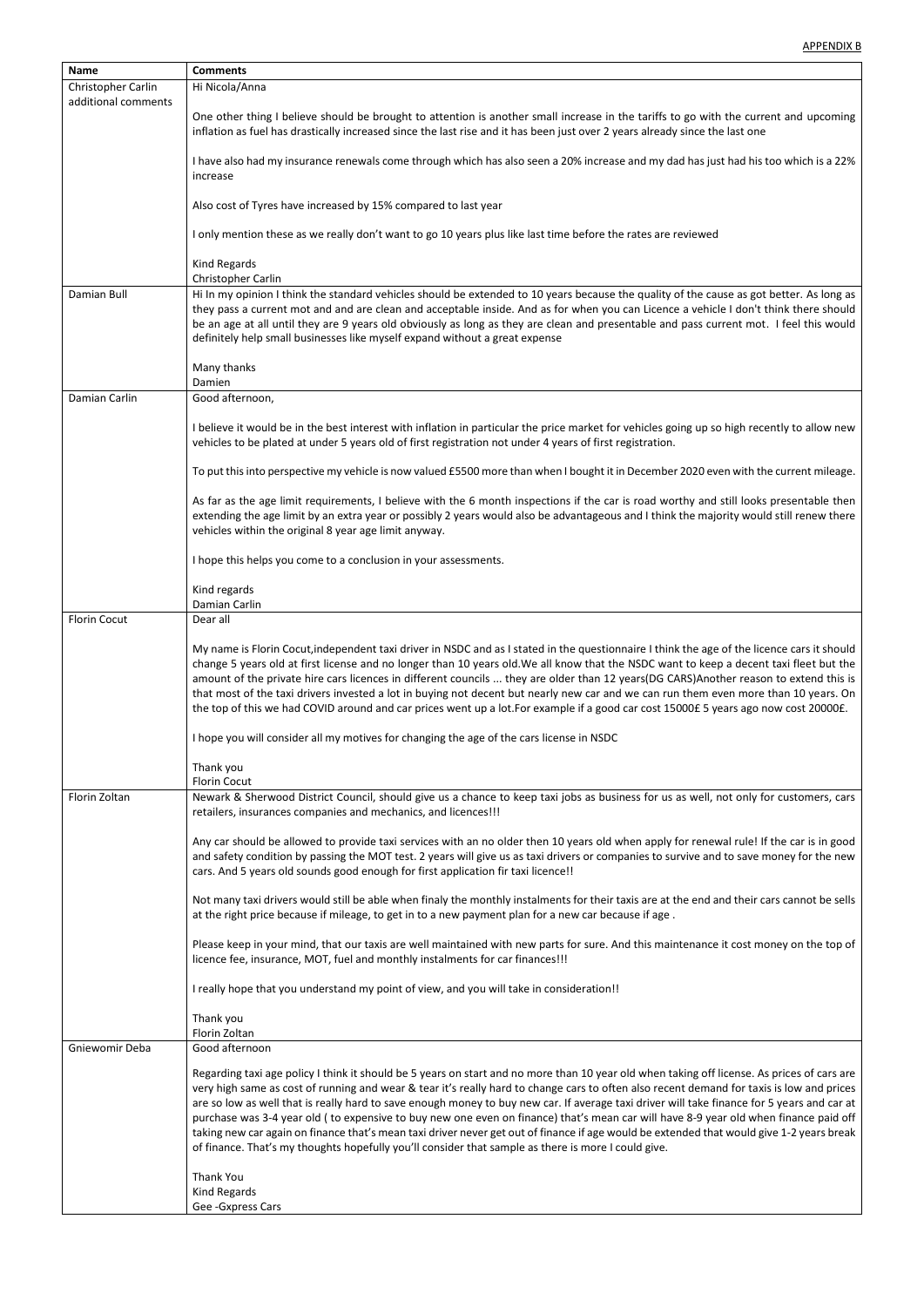| <b>Name</b> | <b>Comments</b>                                                                                                                                                                                                                                                                                                                                                                                                                                                                                                                                                                                                                                                                                                                                                                                    |
|-------------|----------------------------------------------------------------------------------------------------------------------------------------------------------------------------------------------------------------------------------------------------------------------------------------------------------------------------------------------------------------------------------------------------------------------------------------------------------------------------------------------------------------------------------------------------------------------------------------------------------------------------------------------------------------------------------------------------------------------------------------------------------------------------------------------------|
| Helen Gent  | My apologies that I couldn't return the statement by 5pm due to a vet emergency at home, but I have got it in on the correct date!                                                                                                                                                                                                                                                                                                                                                                                                                                                                                                                                                                                                                                                                 |
|             | I write this statement to be considered and included in the upcoming decision-making process on 10 March 2022.                                                                                                                                                                                                                                                                                                                                                                                                                                                                                                                                                                                                                                                                                     |
|             | In June-July 2021 I took my taxi exams and gained my personal taxi licence. Unfortunately though, I couldn't register my own 9 seater<br>van as a taxi, because despite it only having done 32,000 miles and being in mint condition, it was 4 years and 5 months old. This meant<br>it feel just 5 months older than was accepted at first registration.                                                                                                                                                                                                                                                                                                                                                                                                                                          |
|             | So I went to work for Yellow Cabs. There I was driving 5 seater vehicles which had done 250,000 miles and were regularly breaking down<br>literally weekly, whilst my own almost new quality 9 seater was sitting on my drive, unable to be used.                                                                                                                                                                                                                                                                                                                                                                                                                                                                                                                                                  |
|             | This seemed totally asinine. How could a 250,000 mile car at the end of its driving life, and breaking down weekly, be on the road, when<br>my 32,000 almost new van was deemed unsuitable?? The reasoning was very faulty, and somewhere meant the rules were not correctly<br>aligned, in order to work efficiently.                                                                                                                                                                                                                                                                                                                                                                                                                                                                             |
|             | So in addition to the C£500 I spent on my taxi licence, I now was expected to buy a new car out of my own self-employed pocket. But<br>where was I to find the £23,000 I would need, to replace my own van with the newer 3yr old model? Afterall, I can't get a personal loan<br>if I'm not working yet. (See attached Auto Trader advert)                                                                                                                                                                                                                                                                                                                                                                                                                                                        |
|             | So that was immediately the end of my taxi driving dream. I had to go and with for someone else - Yellow Cabs. I was taking total fares<br>of roughly £120 per 10 hour driving day, and paid 40% commission on thatso I was taking home £48 per day, which for a 10hr shift is<br>£4.80 per hour, and with being self-employed, I would have to pay my pension, sick pay, holiday pay and taxes out of that. You tell me,<br>how is that possible? Now tell me how I use this income to save up to one day buy my own £23,000 under 3 years old taxi cab??                                                                                                                                                                                                                                         |
|             | It's not possible. This is why there is such a colossal local and national shortage of taxi drivers. Because what fool would work for gross<br>£4.80 per hour. In fact, my best day of takings in the 5 months I worked for YC, was £280 - I had driven a SEVENTEEN hour shift and was<br>exhaustedI earned £112 for my 17hrs of work, and on my 40% commission, had taken home just £6.58 per hour. Quite honestly, that's<br>disgusting; it's wages I'd expect perhaps in an unregulated 3rd world country, but not the UK in 2022. I couldn't afford to either pay my<br>bills or eat, and even though I was a full time working person, working 50-90hrs every week, as a single mum with no benefits, I had to<br>start using a local food bank to be able to always put dinner on the table. |
|             | In fact the NSDC's rules as they currently stand, are single handedly preventing aspiring taxi drivers from becoming taxi drivers. Because<br>how can ANYone live with sauce a low income that only allows for a life of squalor?                                                                                                                                                                                                                                                                                                                                                                                                                                                                                                                                                                  |
|             | I want to work for myself and drive my own very decent, expensive and suitable 9 seater van, it's the ONLY way I can make a decent<br>living - so why can't I? Because NSDC rules are so narrow and prohibitive, that only taxi drivers who can afford to drive almost brand new<br>3yr old cars, can even break into a taxi driving career, and those, as we know, are few and far between. This is what is creating the taxi<br>driver shortage.                                                                                                                                                                                                                                                                                                                                                 |
|             | So, I propose 1 simple, transparent change; the vehicle age tier system is scrapped, in favour of ONLY ONE simple maximum age rule -<br>that all vehicles must be under 10 years old, upon all registration/licensing, whether first or second registration.                                                                                                                                                                                                                                                                                                                                                                                                                                                                                                                                       |
|             | Why? Because:                                                                                                                                                                                                                                                                                                                                                                                                                                                                                                                                                                                                                                                                                                                                                                                      |
|             | A) Disabled taxis are permitted to safely drive on the road until 10 years of age before they must be retired. If a disabled taxi is safe on<br>the road with vulnerable customers at 10 years old, why is any vehicle not safe on the road at 10 years old?                                                                                                                                                                                                                                                                                                                                                                                                                                                                                                                                       |
|             | Why should cars not registered as specifically disabled, be discriminated against? After all, in my standard 5 door Skoda estate Yellow<br>Cab, I regularly took disabled users and their wheelchairs? I had to - because there aren't enough disabled taxis to go around as many<br>people as need to use them. So disabled people have to make do with standard 'non-disabled' vehicles.                                                                                                                                                                                                                                                                                                                                                                                                         |
|             | Making rules tougher for taxis not registered specifically as disabled taxis literally discriminates against every single disabled service user<br>who has to get a standard taxi, because there cannot get a disabled taxi - because demand for disabled taxis outweighs supply.                                                                                                                                                                                                                                                                                                                                                                                                                                                                                                                  |
|             | B) Regardless of the age or mileage of a vehicle, if it passes the relevant council quality and safety checks and MOT, then it is safe to<br>drive FULL STOP. If a car is safely driving at 30,000 or 300,000 miles on the clock and passes it's MOT and checks, then safe is safe.                                                                                                                                                                                                                                                                                                                                                                                                                                                                                                                |
|             | So why then is a 4.5yr old van at 32,000 mileage seemed less safe than a 7yr old car at 250,000 mileage? Why can the YC car be on the<br>road, but my van can't? That doesn't make any sense from a safety aspect.                                                                                                                                                                                                                                                                                                                                                                                                                                                                                                                                                                                 |
|             | A car that passes the council checks is safe if it passes, regardless of age or mileage.                                                                                                                                                                                                                                                                                                                                                                                                                                                                                                                                                                                                                                                                                                           |
|             | C) Why is a 7yr taxi allowed on the road at all when my 4yr old taxi isn't? Why does it matter how many times it's registered, whether<br>first or second - point is, my van is younger and technically safer than the 7yr old vehicle currently on the road - less likely to break down                                                                                                                                                                                                                                                                                                                                                                                                                                                                                                           |

as frequently and in much better aesthetic condition both internally and externally.

D) Why should I be discriminated against and unable to have the chance to drive a taxi, because as a single mum, I don't have the

|            | personal wealth to buy a very expensive 3yr old car?                                                                                                                                                                                                                                                                                                                                                                                 |
|------------|--------------------------------------------------------------------------------------------------------------------------------------------------------------------------------------------------------------------------------------------------------------------------------------------------------------------------------------------------------------------------------------------------------------------------------------|
|            | By March, my 9 seater van will be 5.2 years old, because it's taken so long for this issue to be debated. Unless the age is one fixed level<br>age of 8/10 years, extending the tiered vehicle age system by just 1 year to 5yrs at first registration, will still make absolutely zero<br>difference to either me or any other assuring taxi driver, and will make no difference at all to your local and national driver shortage. |
|            | If you want more taxi drivers then let us in, give us a financial chance to even become a driver. Extend one flat age requirement and by<br>the next day, I can add one more VERY MUCH NEEDED 9 seater vehicle to the district's taxi fleet.                                                                                                                                                                                         |
|            | I would love to attend the meeting, so please tell me details of how I may attend and speak to represent this statement.                                                                                                                                                                                                                                                                                                             |
|            | Many thanks in advance.                                                                                                                                                                                                                                                                                                                                                                                                              |
|            | Kind regards,<br>Helen Gent                                                                                                                                                                                                                                                                                                                                                                                                          |
| lan Orgill | The NSDC policy of 8 years maximum age at renewal is ridiculous when other licencing authorities nearby allow 10 years. There should<br>be a national standard for all authorities to follow.                                                                                                                                                                                                                                        |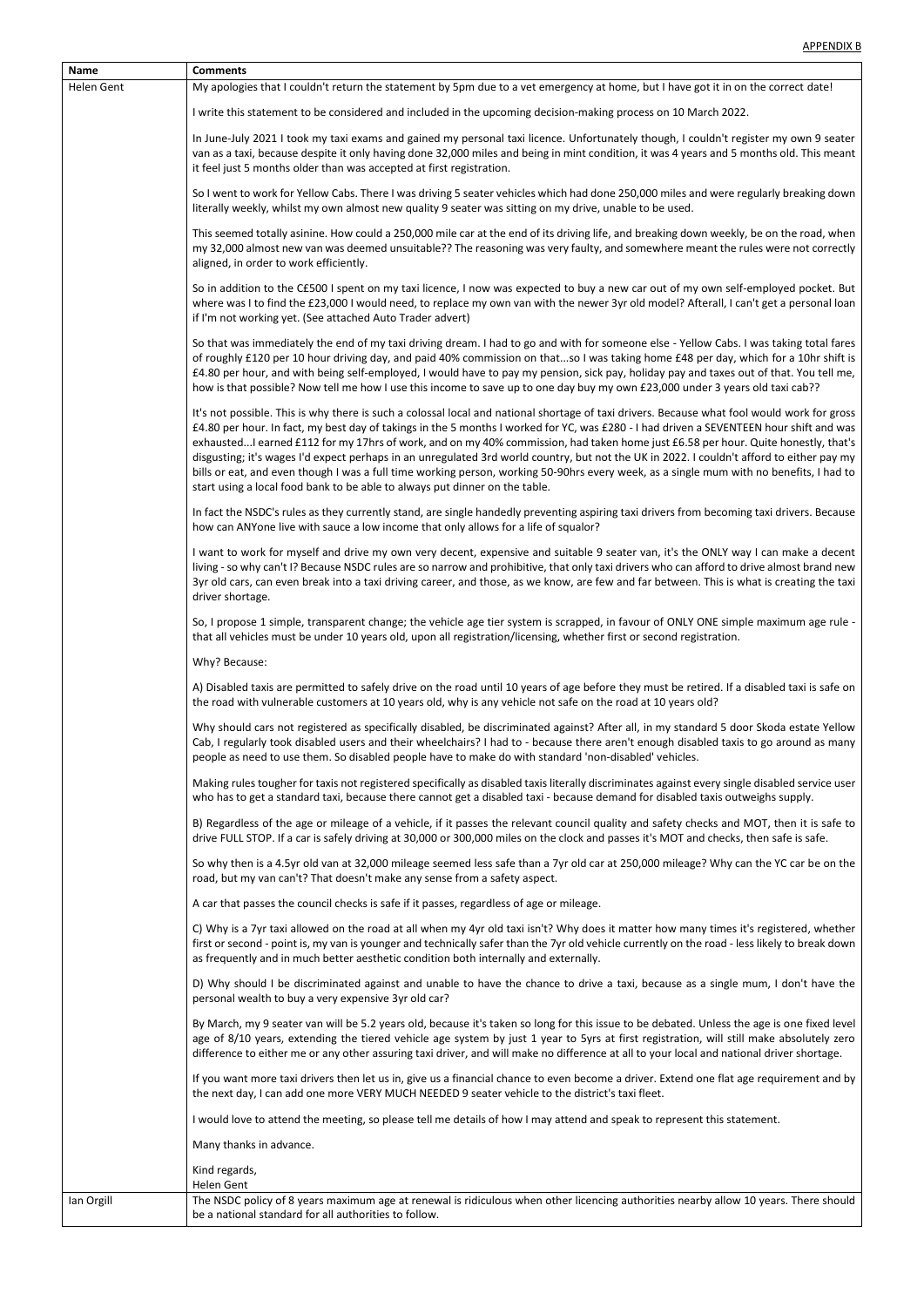- I

| <b>Name</b>       | <b>Comments</b>                                                                                                                                                                                                                                                                                                                                                                                                                                                                                                                                                   |
|-------------------|-------------------------------------------------------------------------------------------------------------------------------------------------------------------------------------------------------------------------------------------------------------------------------------------------------------------------------------------------------------------------------------------------------------------------------------------------------------------------------------------------------------------------------------------------------------------|
| Lee Dawkin        | Hi, thanks for the email.                                                                                                                                                                                                                                                                                                                                                                                                                                                                                                                                         |
|                   | I understand the initial reasoning when the policy was changed saying vehicles must be under 4 years old when first registered and not<br>over 8 on renewal.                                                                                                                                                                                                                                                                                                                                                                                                      |
|                   | The idea of maintaining higher standards with newer vehicles is good in theory but sadly in reality this does not work.                                                                                                                                                                                                                                                                                                                                                                                                                                           |
|                   | As a NSDC licence holder I abide by the policies like most of the local Taxi operators but I feel the current policy works to our disadvantage.                                                                                                                                                                                                                                                                                                                                                                                                                   |
|                   | As you are aware for the last few years Newark has been over-run with Private Hire vehicles which are licenced elsewhere and operating<br>under a 'legal loophole' to do local taxi jobs.                                                                                                                                                                                                                                                                                                                                                                         |
|                   | None of these vehicles have to operate to the same age policy as we do.                                                                                                                                                                                                                                                                                                                                                                                                                                                                                           |
|                   | Any vehicle regardless of age is only as safe as its last MOT and Taxi test and as these checks are carried out at the NSDC Depot there<br>should be no problem ensuring all licenced vehicles are safe and clean and of a suitable condition to do the job required.                                                                                                                                                                                                                                                                                             |
|                   | I can understand the need for saying there must be a cut off age when a vehicle is deemed to be to old, but I feel there is no logic in the<br>first registration age.                                                                                                                                                                                                                                                                                                                                                                                            |
|                   | That should be left to the individuals choice and financial circumstances.                                                                                                                                                                                                                                                                                                                                                                                                                                                                                        |
|                   | It is my intention to renew my vehicle in the next year. Under the current policy I will have to buy a vehicle under 4 years old at great<br>expense which will be doing the same job as many of the Private Hire drivers who are operating much older cars.                                                                                                                                                                                                                                                                                                      |
|                   | To me that does not seem right and the fact they are not even locally licensed it really does go against the grain.                                                                                                                                                                                                                                                                                                                                                                                                                                               |
|                   | I have built my business over the last 8 years on quality of service and have many loyal customers. The age of my taxi has never been a<br>relevant issue.                                                                                                                                                                                                                                                                                                                                                                                                        |
|                   | Kind Regards<br>Lee Dawkin.                                                                                                                                                                                                                                                                                                                                                                                                                                                                                                                                       |
| Marius Iacob      | Good morning, regarding this matter, on my opinion the vehicles should be under five years old on first registration and how long they<br>pass an MOT test should be kept as a taxi until get to twelve years old on renewal.                                                                                                                                                                                                                                                                                                                                     |
|                   | I agree for wheelchair accessible hackney carriage and minibuses must be under Seven years of age when first licensed butt they should<br>be used until fifteen years of age on renewal.                                                                                                                                                                                                                                                                                                                                                                          |
|                   | King Regards<br>M.Jacob                                                                                                                                                                                                                                                                                                                                                                                                                                                                                                                                           |
| <b>Neil Smith</b> | Good Morning,                                                                                                                                                                                                                                                                                                                                                                                                                                                                                                                                                     |
|                   | Given the recent activity of taxis from outside the District; I have attached the NCC policy, for some consideration.                                                                                                                                                                                                                                                                                                                                                                                                                                             |
|                   | Cars manufactured in recent years are of a higher specification and quality, so see the potential argument of vehicle licensing being<br>extended to 10 years if properly maintained and meet emissions criteria if relevant                                                                                                                                                                                                                                                                                                                                      |
|                   | Also for consideration would be, (as a public service) is in regards to environment emissions considerations amd control, not just the age<br>of a vehicle as seen also in the NCC policy                                                                                                                                                                                                                                                                                                                                                                         |
|                   | Kind regards<br>Neil                                                                                                                                                                                                                                                                                                                                                                                                                                                                                                                                              |
| Paul Dowd         | Hi,                                                                                                                                                                                                                                                                                                                                                                                                                                                                                                                                                               |
|                   | In reply to your email about age of vehicles and possible changes, I think it would be a good thing if the rules where changed to say up to<br>10yr old vehicles for use as taxis (not wheelchair or buses).                                                                                                                                                                                                                                                                                                                                                      |
|                   | As they are tested twice a year and mot'ed once a year the mechanics are very good at the council yard and they would know if the<br>vehicles are road worthy and tidy enough to carry on using as a taxi, I have seen some very nice taxi's that are at the age limit and have<br>to be removed, how old the car is does not necessarily make it a good or bad taxi, sometimes it's down to the individual owner/driver<br>or company that looks after the vehicle and some do a better job than others of keeping there vehicle/vehicles up to a good standard! |

|              | This would then allow the proprietor to choose at what age(within the 10yr limit) to plate a vehicle and how long he/she could run it<br>for, IE, put a 6yr old vehicle on and run it for 4yrs or a 2yr old vehicle and run it for 8yrs etc. If the vehicle is mechanically sound and in<br>good condition overall (decided by proper council tester) I think it would be a good idea and would help the owners alot. |
|--------------|-----------------------------------------------------------------------------------------------------------------------------------------------------------------------------------------------------------------------------------------------------------------------------------------------------------------------------------------------------------------------------------------------------------------------|
|              | Yours sincerely.                                                                                                                                                                                                                                                                                                                                                                                                      |
|              | Paul Dowd                                                                                                                                                                                                                                                                                                                                                                                                             |
| Peter Archer | I would like to see taxis licences for 12yrs and under 6 years to start at these present times as motor cars nowadays are 50 per cent $\mid$                                                                                                                                                                                                                                                                          |
|              | plastic have less rot and more reliable as second hand cars as gone up 2 to 3 thousand pounds more verry verry hard for drivers to make<br>a living at present times                                                                                                                                                                                                                                                  |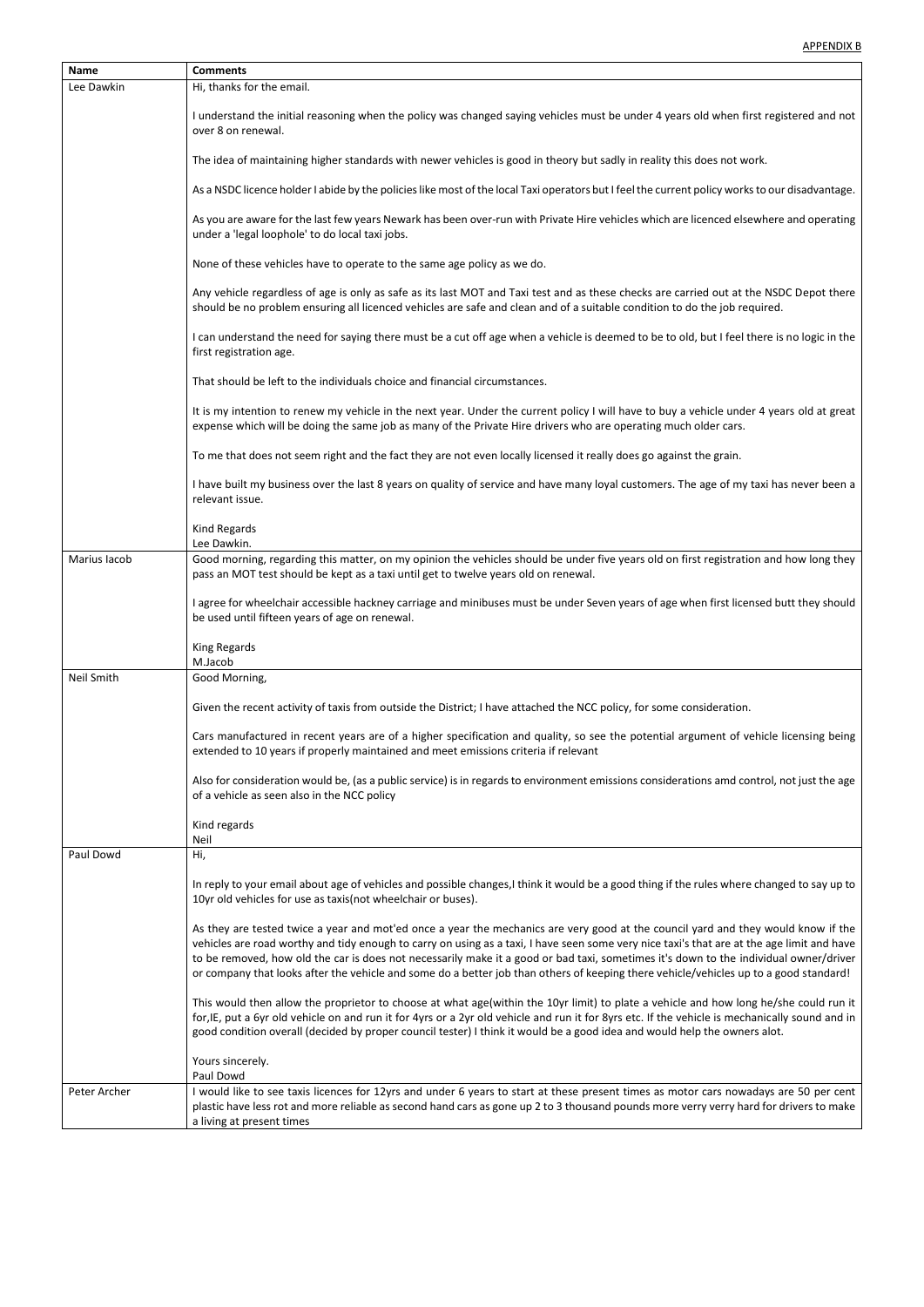| <b>Name</b>             | <b>Comments</b>                                                                                                                                                                                                                                                                                                                                                                                                                                                                                                                                                                                                                                   |
|-------------------------|---------------------------------------------------------------------------------------------------------------------------------------------------------------------------------------------------------------------------------------------------------------------------------------------------------------------------------------------------------------------------------------------------------------------------------------------------------------------------------------------------------------------------------------------------------------------------------------------------------------------------------------------------|
| <b>Richard Atkinson</b> | Hi Nicola/ Anna                                                                                                                                                                                                                                                                                                                                                                                                                                                                                                                                                                                                                                   |
|                         | It's Richard Atkinson (Acorn Travel) I am using Ian's email to respond to the above                                                                                                                                                                                                                                                                                                                                                                                                                                                                                                                                                               |
|                         | Regarding the above, Nicola knows that I have been saying for over 20 years that the current policy discriminates "US" against other<br>Nottinghamshire districts. Their costs are a lot less than ours as they don't need to replace their vehicles as often.                                                                                                                                                                                                                                                                                                                                                                                    |
|                         | Regarding the vehicles, as far as I am concerned, if the vehicle passes it's H.M. Department of Transport "MOT" test it is good enough to<br>be a taxi.                                                                                                                                                                                                                                                                                                                                                                                                                                                                                           |
|                         | It wouldn't bother me if we had bi-annual mot's                                                                                                                                                                                                                                                                                                                                                                                                                                                                                                                                                                                                   |
|                         | I spend thousands of pounds a year keeping my vehicles serviced and maintained to the highest standards.                                                                                                                                                                                                                                                                                                                                                                                                                                                                                                                                          |
|                         | Regarding the current minimum first license age, this is totally out of order.                                                                                                                                                                                                                                                                                                                                                                                                                                                                                                                                                                    |
|                         | I could buy a six year old vehicle with only 10000 miles on the clock, immaculate condition and service records, but not allowed under<br>current rules. However, under current rules, I would have to buy a four year old vehicle with 200000 miles on the clock and no service<br>history- STUPID                                                                                                                                                                                                                                                                                                                                               |
|                         | Again, if the vehicle passes the "test". It shouldn't matter how old it is, only that is safe, up to standard, clean and tidy.                                                                                                                                                                                                                                                                                                                                                                                                                                                                                                                    |
|                         | Should you wish to reply to me, please use my normal email-                                                                                                                                                                                                                                                                                                                                                                                                                                                                                                                                                                                       |
|                         | Regards<br>Richard                                                                                                                                                                                                                                                                                                                                                                                                                                                                                                                                                                                                                                |
| <b>Richard Belam</b>    | Good afternoon, I am currently just a chauffeur driver working for a private company but I feel that you would get more local drivers to<br>operate a mini cab or taxi service if the age of car for registration was expanded, If the vehicles are regularly serviced and registered for<br>the Hackney / private hire plate and in a good condition and uphold all legal legislation then why not let older cars become taxis. This<br>would encourage more local drivers and encourage the local authorities to take control of the surrounding areas regulations and stop<br>larger companies using Wolverhampton & Dudley plates and badges. |
|                         | Thank you                                                                                                                                                                                                                                                                                                                                                                                                                                                                                                                                                                                                                                         |
| Sean Stevens            | <b>Richard Belam</b><br>Hi I really agree with the change to vehicle age limits.                                                                                                                                                                                                                                                                                                                                                                                                                                                                                                                                                                  |
|                         |                                                                                                                                                                                                                                                                                                                                                                                                                                                                                                                                                                                                                                                   |
|                         | I think the 4 years limit on first register should change to up to 7 years old on first register this will enable us to buy older cars with low<br>mileage at better prices. Buying newer cars is very expensive and as we use them for taxi driving they only last 3-4 years anyway.                                                                                                                                                                                                                                                                                                                                                             |
|                         | The 8 years age limit should change to 10 years to fit in with other councils in the area, like Nottinghamshire city council as I can do<br>school contracts with them in vehicles up to 10 years old.                                                                                                                                                                                                                                                                                                                                                                                                                                            |
|                         | Many thanks<br>Sean's taxis<br>Sean Scott Stevens                                                                                                                                                                                                                                                                                                                                                                                                                                                                                                                                                                                                 |
| Simon Sparks            | This is my thought on the proposed new policy.                                                                                                                                                                                                                                                                                                                                                                                                                                                                                                                                                                                                    |
|                         | I think vehicles should be under six years old or under on first registration and not over 10 years old on renewal. The price for second<br>hand vehicles at the minute is out of the pocket for many drivers. I have purchased four 19 plate cars in the last 4 months at a cost of<br>over £66K. If the cars were allowed to be 2 years older on first registration I could have saved over £20K, and please bear in mind I have<br>10 cars to look after and replace not just one.                                                                                                                                                             |
|                         | Thank you<br><b>Simon Sparks</b>                                                                                                                                                                                                                                                                                                                                                                                                                                                                                                                                                                                                                  |
| <b>Stuart Fletcher</b>  | To Whom it may concern                                                                                                                                                                                                                                                                                                                                                                                                                                                                                                                                                                                                                            |
|                         | Vehicle Age Policy - Newark & Sherwood                                                                                                                                                                                                                                                                                                                                                                                                                                                                                                                                                                                                            |
|                         | I write to request a review of the Authority's current Vehicle Age Policy for Hackney Carriage and Private Hire vehicles working under<br>Newark and Sherwood Licence Conditions at the upcoming consultation meeting in March 2022                                                                                                                                                                                                                                                                                                                                                                                                               |

I am aware that all local Authorities have individual policies set and agreed by the relevant people in that area. I also fully understand that the safety of the Customer using the vehicles is of paramount importance when setting these limits.

However as my vehicle reaches its upper age limit I like so many others who have struggled to remain in business after the impact of Covid , now face the huge expense of purchasing a replacement vehicle despite mine being mechanically sound and in exceptional condition .

So I find myself questioning the reasoning behind this age limit when so many surrounding Districts have much higher or no upper age limits at all. I like all the other vehicle owners Licensed under the authority am required to ensure that my vehicle meets and passes all the higher level testing criteria and also general MOT requirements all of which determine my vehicles safety and whether or not its fit for purpose.

Therefore why would it despite all the extensive testing , servicing etc that these vehicles are required to undergo would they suddenly without exception be unsatisfactory when turning 8 years old.

My vehicle is in pristine condition both internally and externally and would pass any test required to deem it safe and roadworthy and also aesthetically looks in great condition.